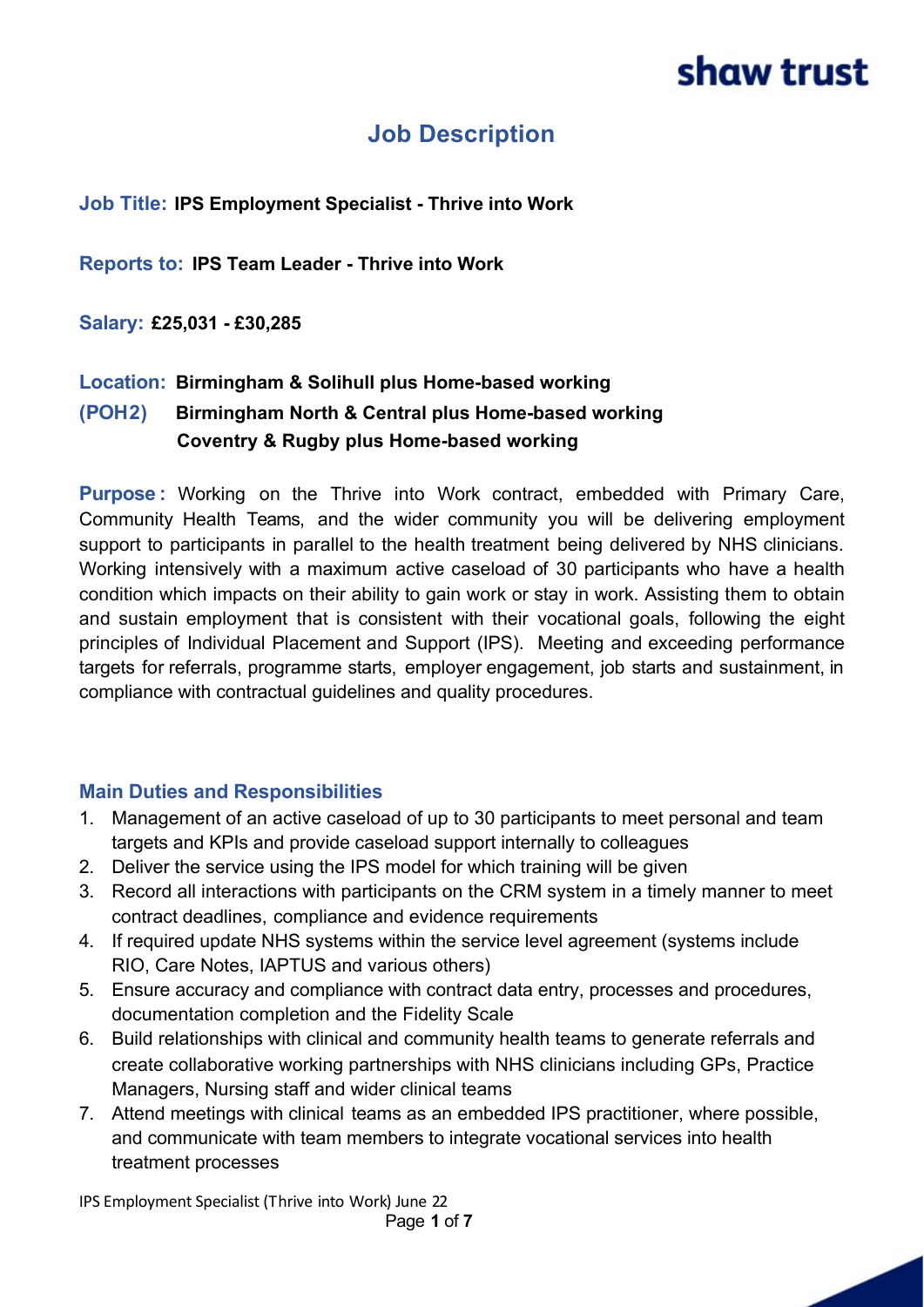- 8. Complete extensive outreach activities to secure referrals including delivery of Thrive presentations to potential participants and community partners as required
- 9. Conduct initial meetings with participant to build rapport, gain consent to proceed with the service
- 10. Meet and support participants to understand their key skills, aspirations and goals through completing a Vocational Profile and produce an Action Plan to help them obtain and sustain competitive employment. This includes support with their job search, CV production, application forms, interview techniques and career development
- 11. Assisting participants to understand their benefits through the delivery or sign posting for In Work Benefit calculations and sourcing additional financial support
- 12. Focus on rapid job search with the participant, whilst utilising local support networks to help them overcome their barriers to employment
- 13. To develop effective working relationships with a range of external agencies who might be better able to help individuals to achieve their employment goals
- 14. Develop collaborative working relationships with employers to enable support to be provided to participants in work, and to help employers understand how to better support their staff. Ensuring the service is focused on accessing the hidden labour market to unlock potential jobs that match with participant preference
- 15. Source job opportunities for participants through tailored job search and regular contact with employers to explore hidden as well as advertised employment opportunities
- 16. To build and maintain employer relationships and maintain employer engagement records, including 6 meaningful employer contacts per week
- 17. Promote the benefits of supporting participants to access employment, aiming to raise the profile of IPS services and raise expectations around the ability of participants to access paid employment
- 18. To assess individual support needs related to work which might typically include help with benefits, travel to work, managing health at work etc. and sign post on for support needs
- 19. Provide individualised in work support using the place then train model and ensuring effective support networks are in place. Once employment has been secured continue to provide quality service through conducting regular visits, effective monitoring and in-work support to participants and employers to help sustain employment
- 20. Provide education and support to employers, as agreed with participants, which may include negotiating adjustments, return to work strategy and on-going contact with the employer to ensure job retention
- 21. To maintain a professional relationship with the participants of the programme and with other staff, with particular attention to confidentiality and maintenance of professional boundaries
- 22. Track participants to monitor their progress, gathering evidence required as part of the reporting and claims process
- 23. Ensure accuracy and compliance with contract data entry, processes and procedures, documentation completion and the Fidelity Scale
- 24. Represent and promote Shaw Trust in a professional and commercial manner, working effectively with other agencies

IPS Employment Specialist (Thrive into Work) June 22

Page **2** of **7**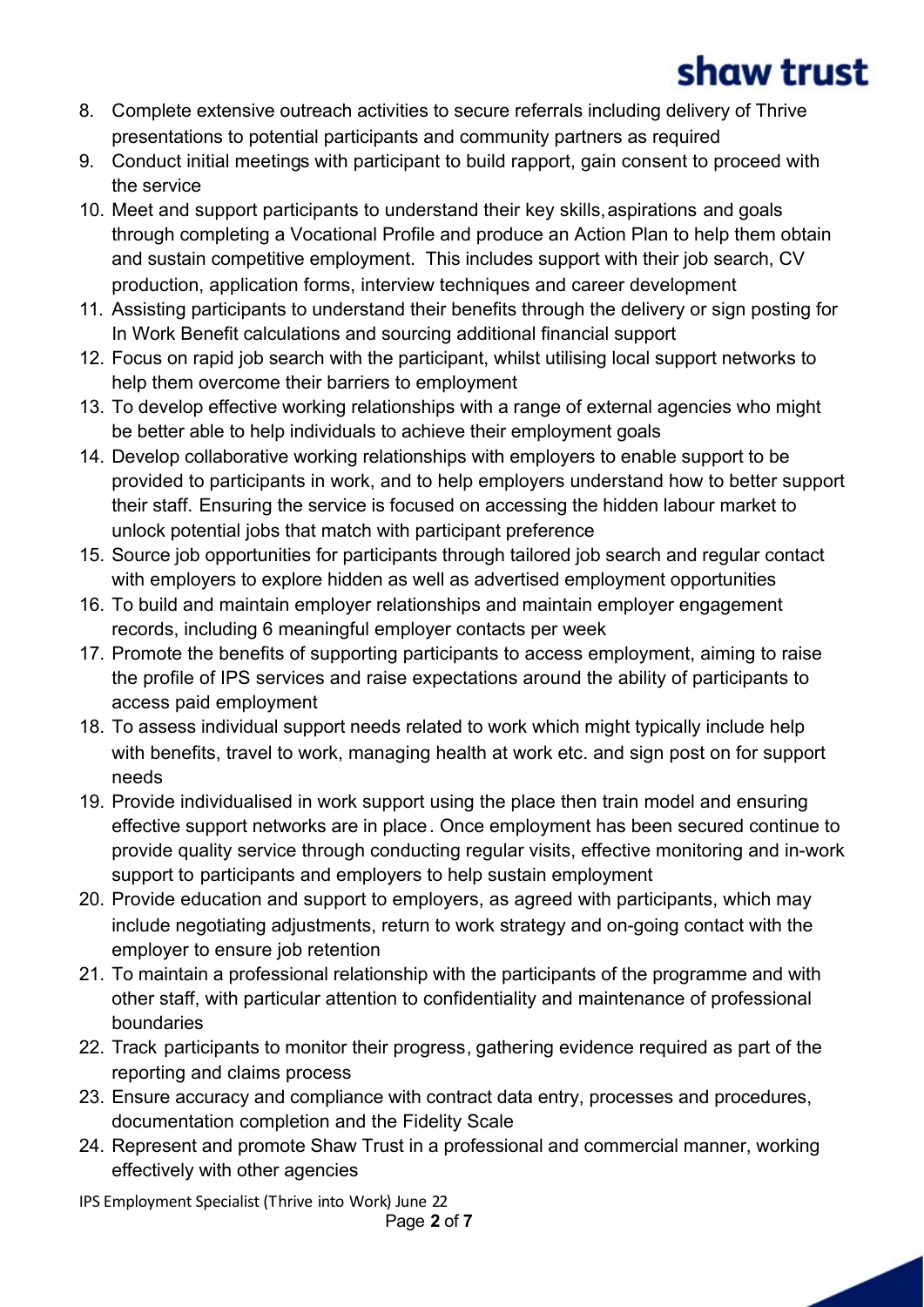

- 25. To work flexibly as required by the individual and employer which may require some working out of normal office hours
- 26. To undertake mandatory training as required by the Thrive into Work Programme including training in the IPS approach and actively participate in own continuous professional development

### **Other**

- 27. To undertake any further training as identified in the Shaw Trust review procedures
- 28. Ensure that safe working practices are followed in respect of COSHH and other Risk Assessment control measures
- 29. Employees must comply with the provisions of 'The Health and Safety at Work Act 1974' and must take reasonable care for the health and safety of themselves and of other persons who may be affected by their acts of omissions whilst at work. Employees are also required to co-operate with their employer to enable them to perform or comply with any statutory provisions. The Trust's efforts to promote a safe and healthy working environment can only succeed with the full co-operation of its employees
- 30. To understand, comply with and promote Shaw Trust's safeguarding policy and procedures. It is the responsibility of all employees to make the working environment safe and secure for all. Everyone must adhere to the 5 Rs in relation to possible abuse: Recognition, Response, Reporting, Recording and Referral. The Trust can only ensure its dedication to the protection of vulnerable people with the full cooperation of its employees
- 31. The Trust has a Diversity and Inclusion Policy and it is the responsibility of all staff to comply with this. The key responsibilities for staff under this Policy are set out in the Trust Code of Conduct
- 32. To maintain the confidentiality about participants, staff and other Trust business. The work is of a confidential nature and information gained must not be communicated to other persons except in the recognised course of duty. The post holder must meet the requirements of the Data Protection Act at all times
- 33. To maintain awareness of risk and to take personal responsibility for ensuring that the Trust is not unnecessarily exposed to risk. To report any issues or concerns relating to risk and the effectiveness of the Trust 's risk management arrangements.
- 34. Be aware of, promote and implement Shaw Trust's Risk, Quality and Information Security Management Systems
- 35. To report to line manager, or other appropriate person, in the event of awareness of bad practice
- 36. Recycle and manage energy within your environment in line with Shaw Trust's Strategic aim to adopt green approaches and become carbon neutral.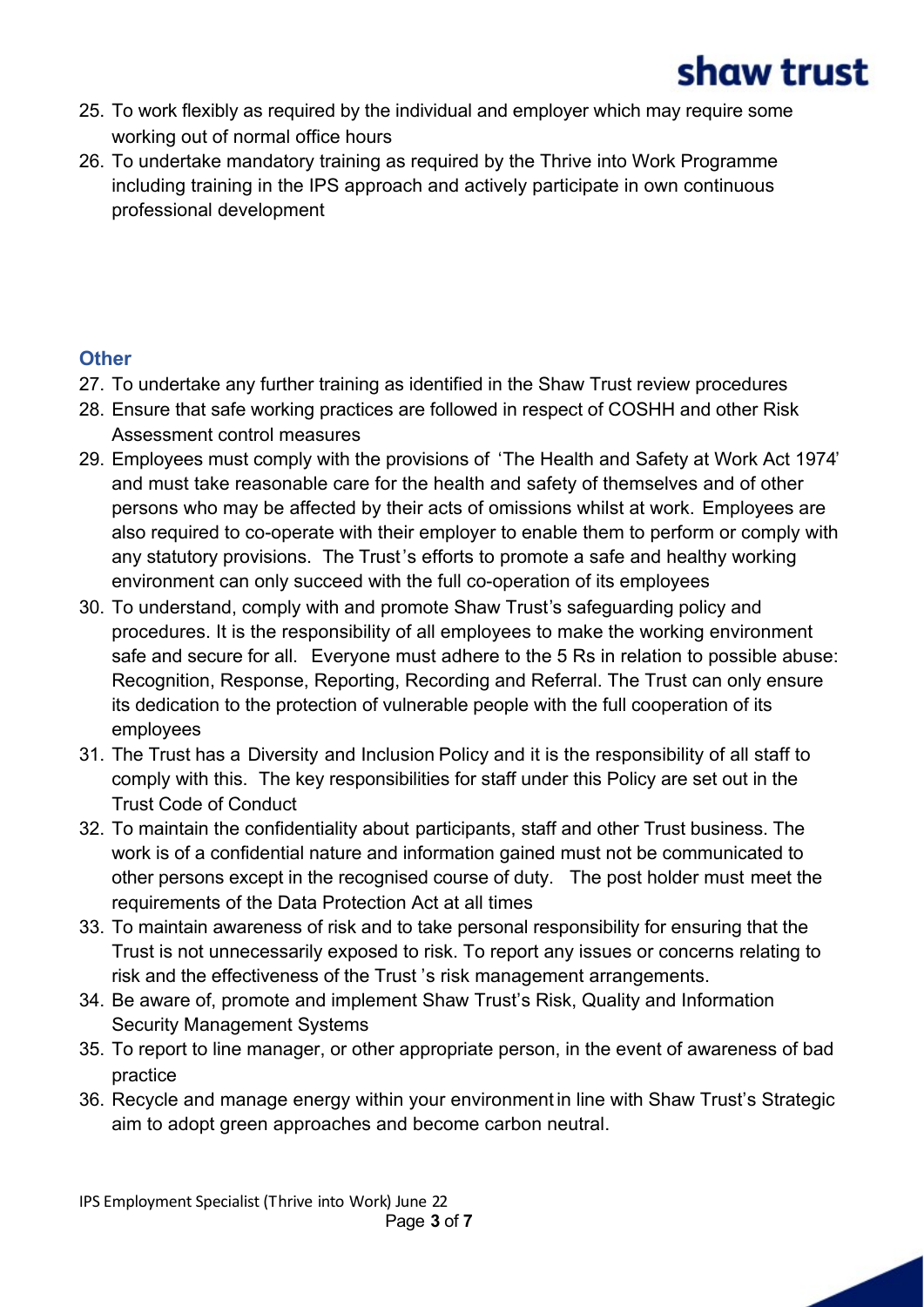This job description is intended to provide a broad outline of the main duties and responsibilities only. The post holder will need to be flexible in developing the role in conjunction with the line manager. The post holder may be asked to carry out any other delegated duty or task that is in line with their post.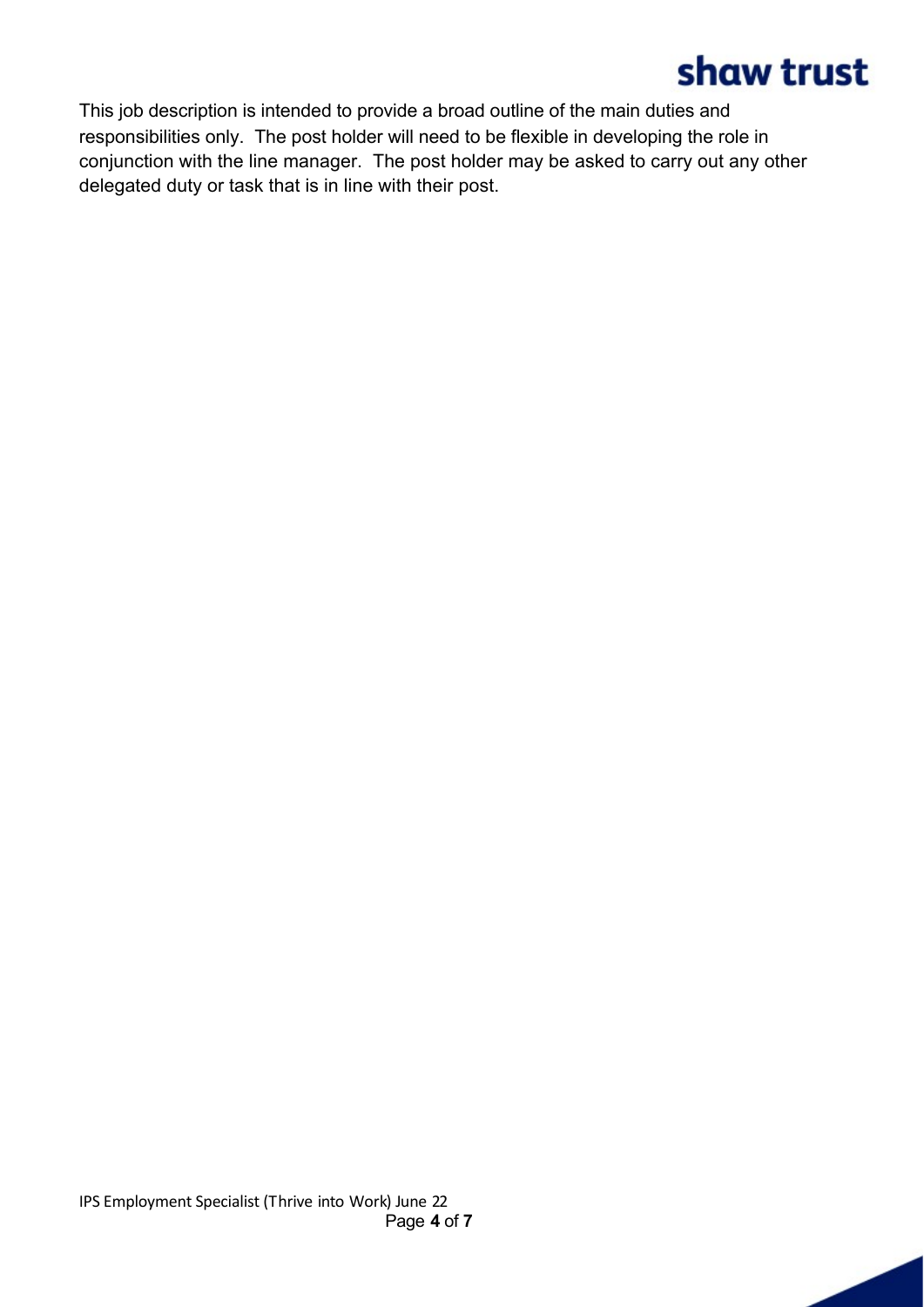**Person Specification**

**Job Title: Experienced Professionals and Technical Specialists**

(E=Essential D=Desirable)

**SKILLS AND CORE COMPETENCIES**

**Technical competency (qualifications and training)**

- · IPS delivery experience (preferably in a Primary care setting) (D)
- · Demonstrable evidence of Continuing Professional Development (E)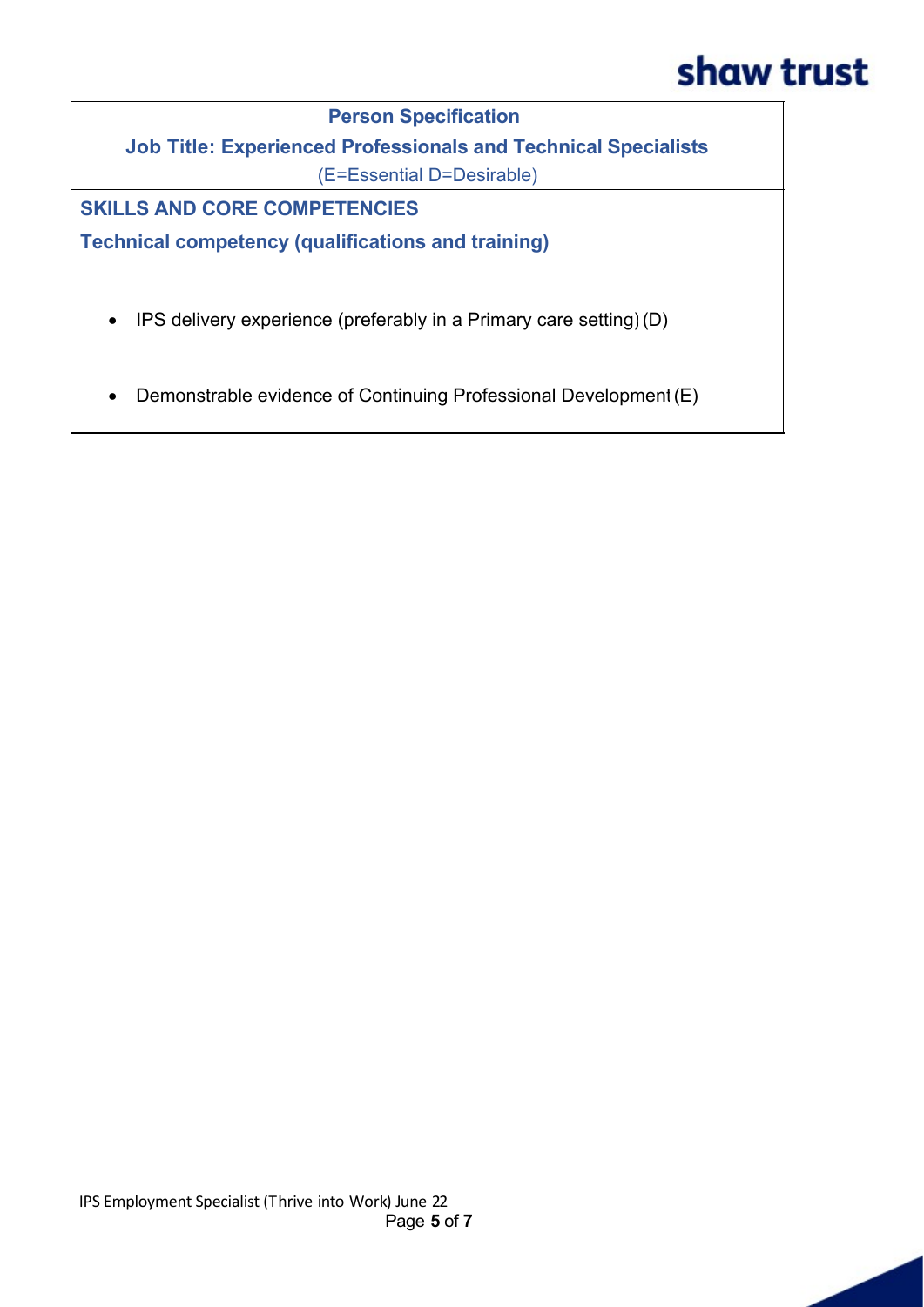#### **Experience**

- · Proven experience of generating programme referrals (D)
- Proven experience of supporting people to obtain or keep work  $\mathbb{E}$ )
- Proven experience of meeting and exceeding outcomes and targets (E)
- · Proactive approach to engaging with participants and sourcing potential referrals (E)
- · High level of optimism, initiative and effective interpersonal skills in order to engage effectively with participants, clinical teams and employers (E)
- Focused approach to supporting job search and progression with a sense of urgency (E)
- · Proactive diary management and organisational skills (E)
- Experience of working with someone on a one-to-one basis (E)
- Ability to plan and organise workload to meet required targets and deadlines (E)
- · Accurate identification of participant support needs both pre and postemployment, with appropriate interventions delivered by self, or sourced through additional support networks (E)
- Creating and delivering candidate Action Plans (E)
- · Experience working with employers to develop job opportunities for participants, and to support them whilst in work $(E)$
- Attention to detail and ability to work to a defined delivery structure (E)